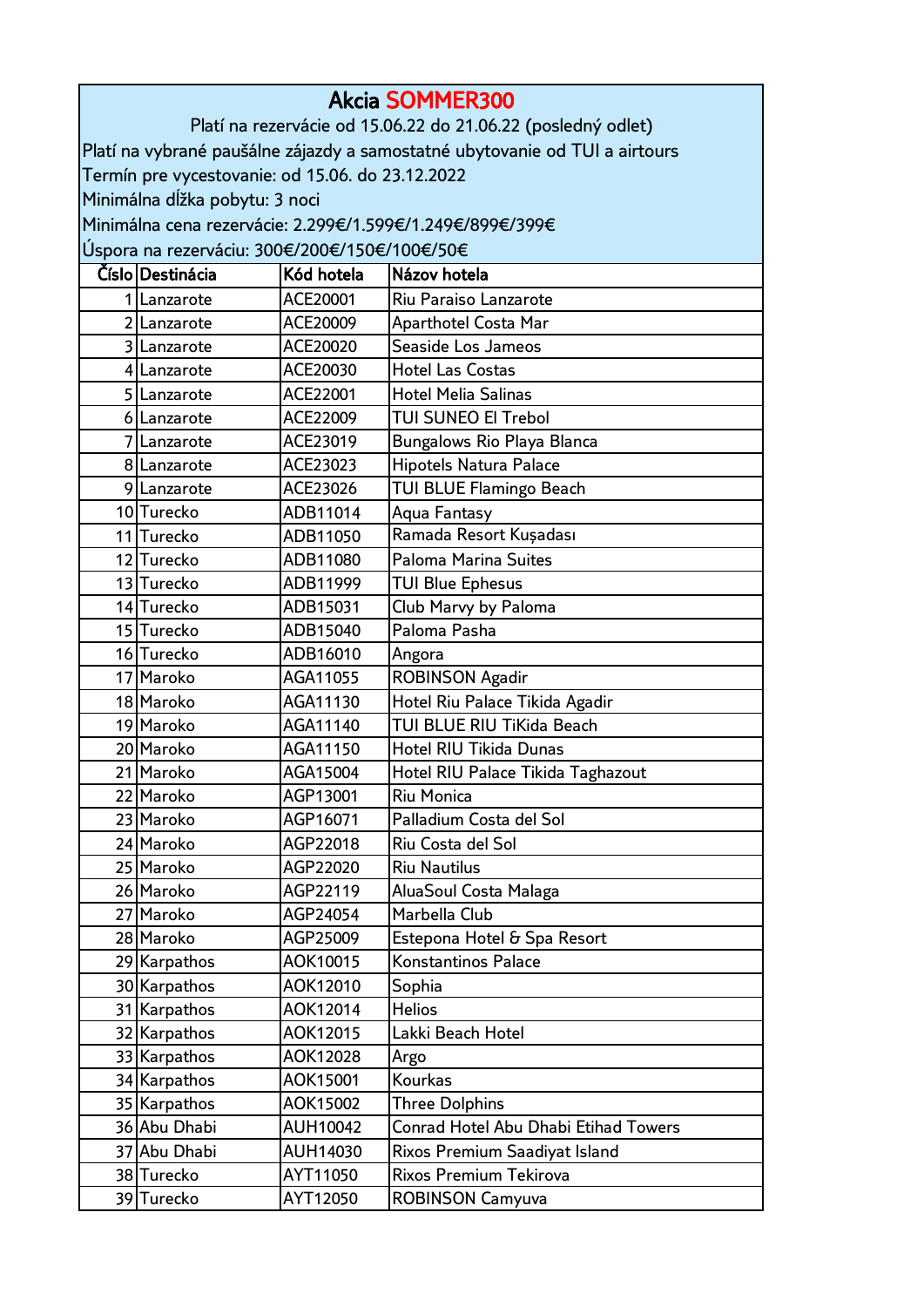|  | 40 Turecko   | AYT17050        | <b>Rixos Sungate</b>                 |
|--|--------------|-----------------|--------------------------------------|
|  | 41 Turecko   | AYT17070        | Paloma Foresta                       |
|  | 42 Turecko   | AYT24021        | Fame Residence Lara                  |
|  | 43 Turecko   | AYT25025        | Titanic Mardan Palace                |
|  | 44 Turecko   | AYT31075        | TUI MAGIC LIFE Belek                 |
|  | 45 Turecko   | AYT31080        | Paloma Grida                         |
|  | 46 Turecko   | AYT31088        | <b>Rixos Premium Belek</b>           |
|  | 47 Turecko   | AYT31100        | <b>TUI MAGIC LIFE Masmavi</b>        |
|  | 48 Turecko   | AYT40017        | Roma Beach Resort                    |
|  | 49 Turecko   | AYT41002        | Alba Resort                          |
|  | 50 Turecko   | AYT41019        | <b>Side Star Resort</b>              |
|  | 51 Turecko   | AYT41027        | Alba Queen Hotel                     |
|  | 52 Turecko   | AYT41028        | TUI KIDS CLUB Turan Prince Residence |
|  | 53 Turecko   | AYT41034        | Club Grand Aqua                      |
|  | 54 Turecko   | AYT41065        | TUI MAGIC LIFE Jacaranda             |
|  | 55 Turecko   | AYT41070        | Vonresort Golden Beach               |
|  | 56 Turecko   | AYT42020        | <b>Hotel Grand Side</b>              |
|  | 57 Turecko   | AYT42025        | <b>TUI BLUE Xanthe Resort</b>        |
|  | 58 Turecko   | AYT42026        | <b>TUI BLUE Side</b>                 |
|  | 59 Turecko   | AYT42041        | Kirrman Hotels Sidemarin Beach       |
|  | 60 Turecko   | AYT42060        | <b>Febeach Hotel</b>                 |
|  | 61 Turecko   | AYT43025        | Side Star Elegance                   |
|  | 62 Turecko   | AYT43040        | <b>Arum Barut Collection</b>         |
|  | 63 Turecko   | AYT43106        | <b>Side Star Park</b>                |
|  | 64 Turecko   | AYT46015        | <b>ROBINSON Pamfilya</b>             |
|  | 65 Turecko   | AYT46025        | Turquoise Hotel                      |
|  | 66 Turecko   | AYT46026        | <b>Blue Waters Club</b>              |
|  | 67 Turecko   | AYT48021        | Paloma Orenda                        |
|  | 68 Turecko   | AYT51001        | <b>Club Hotel Turan Prince World</b> |
|  | 69 Turecko   | AYT51035        | TUI KIDS CLUB Felicia Village        |
|  | 70 Turecko   | AYT51065        | Sunis Elita Beach Resort             |
|  | 71 Turecko   | AYT51080        | <b>TUI BLUE Palm Garden</b>          |
|  | 72 Turecko   | AYT53025        | Kirman Hotels Arycanda de Luxe       |
|  | 73 Taliansko | <b>BDS15010</b> | <b>ROBINSON Apulia</b>               |
|  | 74 Taliansko | <b>BDS17004</b> | VOI Alimini                          |
|  | 75 Taliansko | <b>BDS17009</b> | <b>VOI Daniela</b>                   |
|  | 76 Turecko   | <b>BJV20060</b> | TUI MAGIC LIFE Bodrum                |
|  | 77 Turecko   | <b>BJV22067</b> | Asteria Bodrum Resort                |
|  | 78 Turecko   | <b>BJV22070</b> | Royal Asirlik Beach                  |
|  | 79 Turecko   | <b>BJV23010</b> | La Blanche Resort                    |
|  | 80 Turecko   | <b>BJV26061</b> | Sarpedor Boutique hotel              |
|  | 81 Bulharsko | BOJ11020        | TUI KIDS CLUB RIU Helios Paradise    |
|  | 82 Bulharsko | BOJ11051        | Hvd Club Hotel Bor                   |
|  | 83 Bulharsko | BOJ11080        | <b>DIT Evrika Beach Club</b>         |
|  | 84 Bulharsko | BOJ11191        | RIU Palace Sunny Beach               |
|  | 85 Bulharsko | BOJ16002        | <b>Sunset Resort</b>                 |
|  |              |                 |                                      |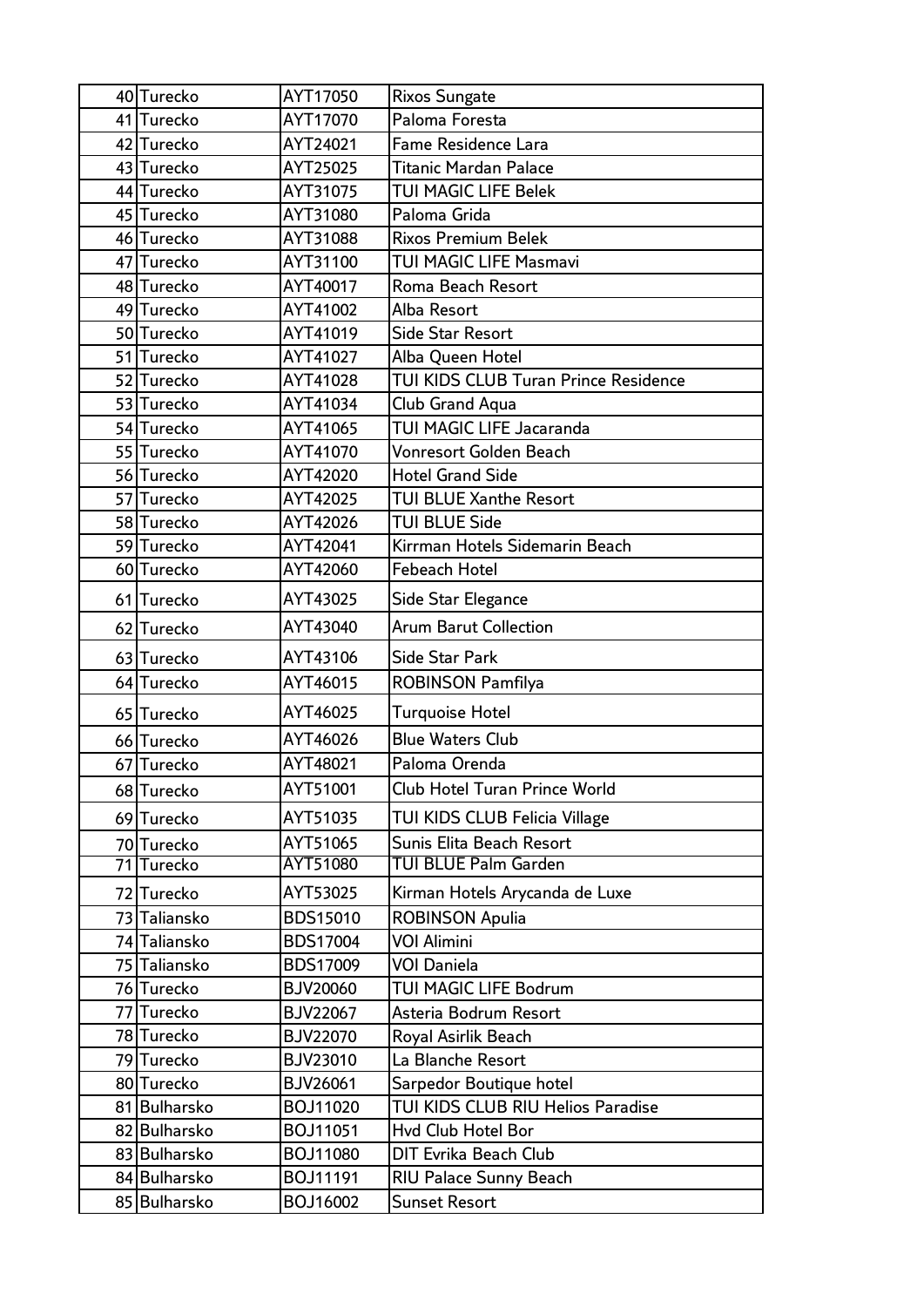|     | 86 Bulharsko   | BOJ17001        | <b>TUI Suneo Serenity</b>           |
|-----|----------------|-----------------|-------------------------------------|
|     | 87 Kapverdy    | <b>BVC21020</b> | Hotel Riu Karamboa                  |
|     | 88 Kapverdy    | BVC21021        | Hotel Riu Palace Boavista           |
|     | 89 Kapverdy    | <b>BVC22020</b> | <b>Hotel Riu Touareg</b>            |
|     | 90 Nemecko     | BYE67041        | TUI KIDS CLUB Waldhotel Bächlein    |
|     | 91 Nemecko     | BYE91061        | TUI KIDS CLUB Böhmerwald            |
|     | 92 Taliansko   | BZO12030        | Astor Hotel Schenna                 |
|     | 93 Taliansko   | BZO12060        | Finkennest                          |
|     | 94 Taliansko   | BZO21067        | Schwarzschmied                      |
|     | 95 Taliansko   | BZO30051        | Landhaus Weingut                    |
|     | 96 Taliansko   | BZO30055        | Christof                            |
|     | 97 Taliansko   | BZO30062        | Lambrechtshof                       |
|     | 98 Taliansko   | BZO65060        | Petrus                              |
|     | 99 Sardínia    | CAG20055        | Garden Beach                        |
|     | 100 Korfu      | CFU12079        | Grecotel Costa Botanica             |
|     | 101 Korfu      | CFU19010        | Roda Beach Resort & Spa             |
|     | 102 Korfu      | CFU21024        | Grecotel LUX Me Daphnila Bay Dassia |
|     | 103 Taliansko  | CTA11026        | Paradiso Taormina                   |
|     | 104 Taliansko  | CTA18003        | Cefalu Sea Palace                   |
|     | 105 Taliansko  | CTA18014        | Victoria Palace                     |
|     | 106 Taliansko  | CTA18045        | Grand Palladium Garden Beach Resort |
|     | 107 Taliansko  | CTA38015        | VOI Baia di Tindari Resort          |
|     | 108 Mexiko     | <b>CUN43021</b> | Viva Wyndham Maya                   |
|     | 109 Mexiko     | <b>CUN43040</b> | <b>RIU Yucatan</b>                  |
|     | 110 Mexiko     | <b>CUN43045</b> | <b>RIU Palace Mexico</b>            |
|     | 111 Mexiko     | <b>CUN43050</b> | <b>RIU Tequila</b>                  |
|     | 112 Mexiko     | <b>CUN43060</b> | <b>RIU Lupita</b>                   |
|     | 113 Mexiko     | <b>CUN45030</b> | Grand Palladium Kantenah            |
|     | 114 Chorvátsko | DBV11021        | Valamar Argosy                      |
|     | 115 Chorvátsko | DBV11022        | Valamar Club                        |
|     | 116 Chorvátsko | DBV11050        | <b>Rixos Premium</b>                |
|     | 117 Chorvátsko | DBV38021        | <b>Aminess Grand Azur Hotel</b>     |
|     | 118 Chorvátsko | DBV60002        | <b>Aminess Port 9 Hotel</b>         |
|     | 119 Chorvátsko | DBV60011        | Aminess Liburna Hotel               |
|     | 120 Chorvátsko | DBV60015        | Marko Polo Hotel by Aminess         |
|     | 121 Chorvátsko | DBV60016        | <b>Aminess Port 9 Residence</b>     |
|     | 122 Chorvátsko | DBV68001        | Aminess Lume Hotel                  |
|     | 123 Tunisko    | DJE11015        | Jardins de Toumana                  |
|     | 124 Tunisko    | DJE11026        | Welcome Meridiana                   |
|     | 125 Tunisko    | DJE11099        | TUI MAGIC LIFE Penelope Beach       |
|     | 126 Tunisko    | DJE11141        | Hotel Club Palm Azur                |
| 127 | Tunisko        | DJE11168        | Royal Garden Palace                 |
|     | 128 Tunisko    | DJE19019        | ROBINSON Djerba Bahiya              |
|     | 129 Tunisko    | DJE23002        | <b>Odysee Resort</b>                |
|     | 130 Turecko    | DLM10116        | <b>Green Nature Diamond Hotel</b>   |
|     | 131 Turecko    | DLM10350        | <b>TUI BLUE Grand Azur</b>          |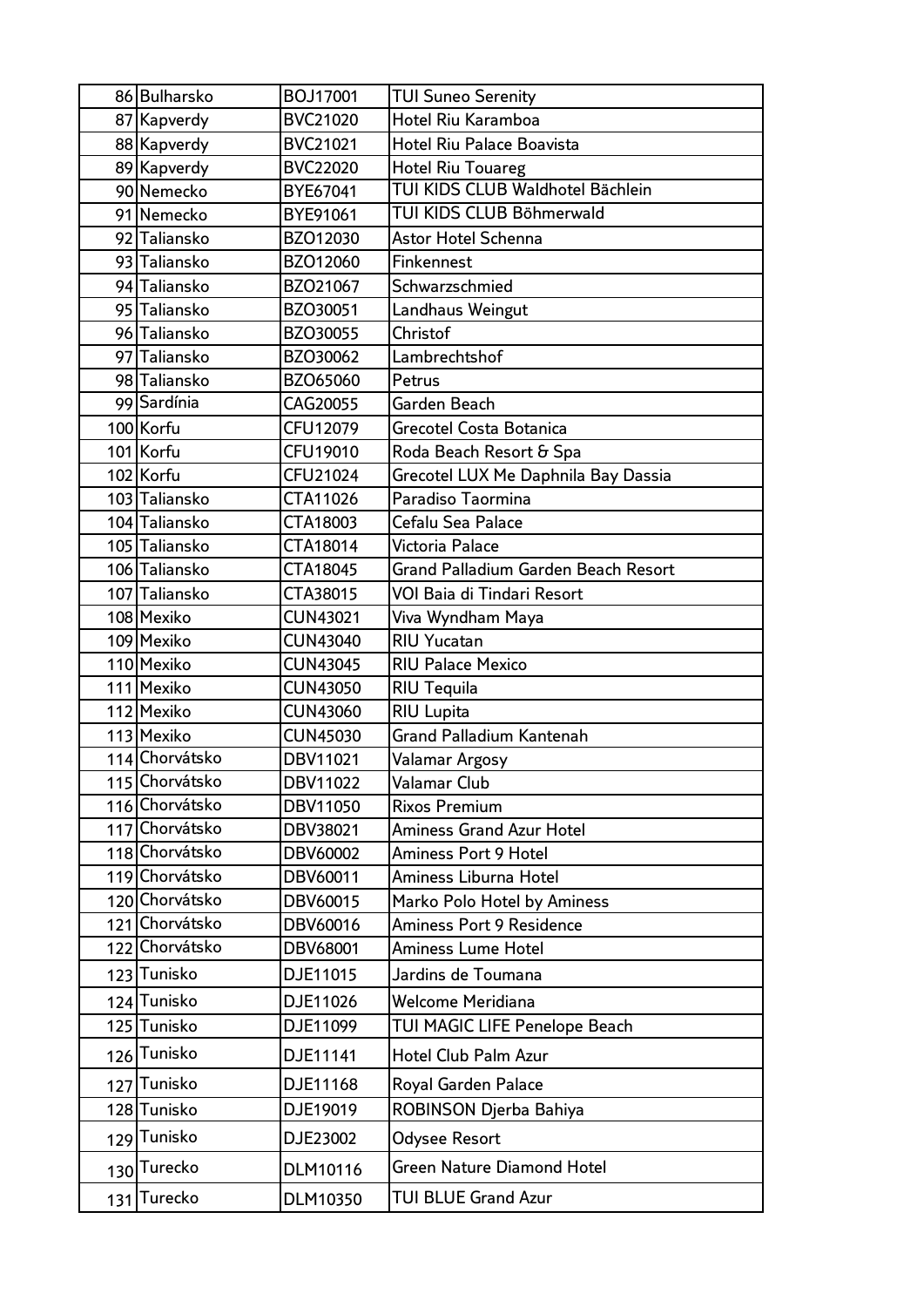| 132 Turecko       | DLM14010        | Loryma Resort                                 |
|-------------------|-----------------|-----------------------------------------------|
| 133 Turecko       | DLM15020        | TUI MAGIC LIFE Sarigerme                      |
| 134 Turecko       | DLM15030        | <b>ROBINSON Sarigerme Park</b>                |
| 135 Turecko       | DLM15050        | <b>TUI BLUE Sarigerme Park</b>                |
| 136 Turecko       | DLM23015        | Club & Hotel Letoonia                         |
| 137 Dubaj         | DXB18028        | Jumeirah Al Naseem at Madinat Jumeirah        |
| 138 Dubaj         | DXB18040        | <b>Habtoor Grand Resort</b>                   |
| 139 Dubaj         | DXB20005        | <b>Atlantis The Palm</b>                      |
| 140 Dubaj         | DXB20149        | Sofitel Dubai The Palm                        |
| 141 Dubaj         | DXB20151        | Anantara The Palm Dubai Resort                |
| 142 Dubaj         | DXB30010        | Riu Dubai                                     |
| 143 Portugalsko   | FAO12015        | <b>Tivoli Lagos</b>                           |
| 144 Portugalsko   | FAO16550        | VidaMar Resort Hotel Algarve                  |
| 145 Portugalsko   | FAO17011        | Casabela                                      |
| 146 Portugalsko   | FAO19060        | Domes Lake Algarve                            |
| 147 Portugalsko   | FAO21030        | <b>TUI BLUE Falesia</b>                       |
| 148 Portugalsko   | <b>FNC11073</b> | Pestana Royal                                 |
| 149 Portugalsko   | <b>FNC11450</b> | <b>TUI BLUE Madeira Gardens</b>               |
| 150 Portugalsko   | <b>FNC20020</b> | <b>Riu Madeira</b>                            |
| 151 Portugalsko   | <b>FNC22022</b> | Quinta do Furao                               |
| 152 Fuerteventura | FUE11001        | ROBINSON Jandia Playa                         |
| 153 Fuerteventura | FUE11003        | Occidental Jandia Mar                         |
| 154 Fuerteventura | FUE11007        | TUI BLUE Riu Calypso Resort                   |
| 155 Fuerteventura | FUE11048        | Iberostar Playa Gaviotas Park                 |
| 156 Fuerteventura | FUE11080        | <b>SBH Maxorata Resort</b>                    |
| 157 Fuerteventura | FUE14006        | <b>Club Jandia Princess</b>                   |
| 158 Fuerteventura | FUE14010        | <b>ROBINSON Esquinzo Playa</b>                |
| 159 Fuerteventura | FUE14020        | Royal Palm Resort und Spa                     |
| 160 Fuerteventura | <b>FUE14028</b> | Clubhotel SBH Club Paraiso Playa              |
| 161 Fuerteventura | <b>FUE14080</b> | TUI MAGIC LIFE Fuerteventura                  |
| 162 Fuerteventura | FUE21021        | <b>Hotel Riu Palace Tres Islas</b>            |
| 163 Fuerteventura | FUE21029        | TUI KIDS CLUB Riu Oliva Beach                 |
| 164 Fuerteventura | <b>FUE22004</b> | <b>SBH Taro Beach</b>                         |
| 165 Fuerteventura | <b>FUE22027</b> | Hotel SBH Costa Calma Palace                  |
| 166 Fuerteventura | <b>FUE22028</b> | SBH Costa Calma Beach Resort und Appartements |
| 167 Fuerteventura | <b>FUE22055</b> | <b>SBH Hotel Monica Beach Resort</b>          |
| 168 Formentera    | FXX10001        | Riu La Mola                                   |
| 169 Formentera    | FXX10010        | Insotel Club Maryland                         |
| 170 Patras        | GPA10030        | Grecotel La Riviera & Aqua Park               |
| 171 Patras        | GPA10041        | Grecotel Olympia Oasis& Aqua Park             |
| 172 Rakúsko       | GRZ86050        | <b>TUI BLUE Schladming</b>                    |
| 173 Kuba          | HAV10131        | <b>Iberostar Parque Central</b>               |
| 174 Kréta         | HER16060        | <b>ROBINSON lerapetra</b>                     |
| 175 Kréta         | HER25030        | TUI MAGIC LIFE Candia Maris                   |
| 176 Kréta         | HER28023        | Anemos                                        |
| 177 Kréta         | HER40011        | <b>Grecotel Amirandes</b>                     |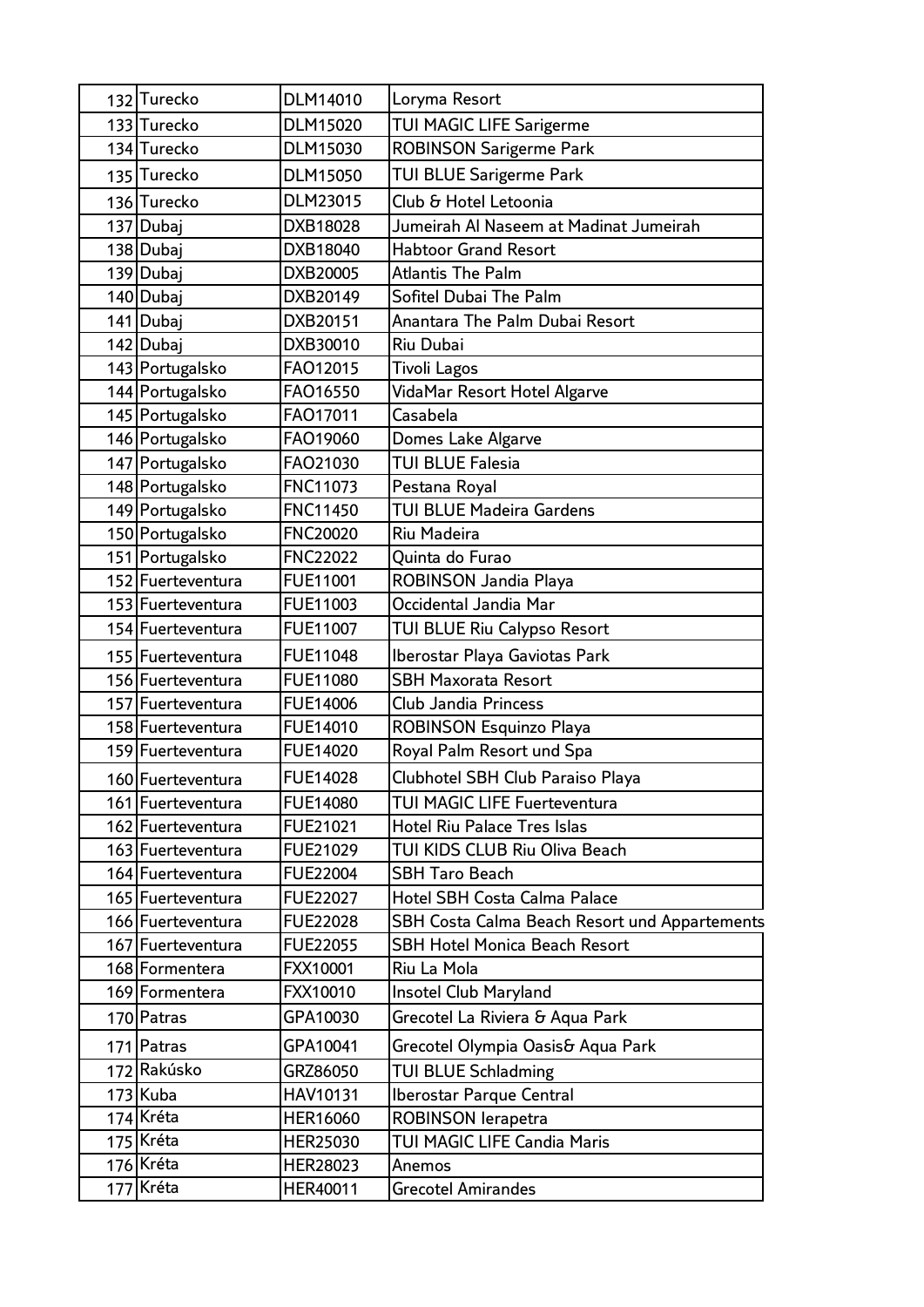|  | 178 Kréta     | <b>HER41044</b> | <b>TUI Suneo Chrissi Amoudia</b>      |
|--|---------------|-----------------|---------------------------------------|
|  | 179 Kréta     | HER52012        | Cactus Royal                          |
|  | 180 Huelva    | <b>HEV11004</b> | Fuerte El Rompido                     |
|  | 181 Huelva    | <b>HEV13001</b> | TUI BLUE Isla Cristina Palace         |
|  | 182 Huelva    | <b>HEV13006</b> | Iberostar Isla Canela                 |
|  | 183 Huelva    | <b>HEV14005</b> | Melia Atlantico Isla Canela           |
|  | 184 Thajsko   | <b>HKT49022</b> | <b>TUI Suneo Bangtao</b>              |
|  | 185 Thajsko   | <b>HKT53027</b> | TUI Blue Mai Khao Lak                 |
|  | 186 Thajsko   | <b>HKT53030</b> | TUI Blue Khao Lak Resort              |
|  | 187 Thajsko   | <b>HKT53099</b> | <b>ROBINSON Khao Lak</b>              |
|  | 188 Egypt     | <b>HRG10001</b> | Tropitel Sahl Hasheesh                |
|  | 189 Egypt     | <b>HRG10066</b> | <b>Baron Palace</b>                   |
|  | 190 Egypt     | <b>HRG10096</b> | Premier Le Reve                       |
|  | 191 Egypt     | HRG11002        | Alf Leila Wa Leila                    |
|  | 192 Egypt     | HRG11003        | Hotel Dana Beach Resort               |
|  | 193 Egypt     | HRG11017        | <b>White Beach Resort</b>             |
|  | 194 Egypt     | HRG11090        | Jaz Aquamarine                        |
|  | 195 Egypt     | <b>HRG11122</b> | Sunrise crystal Bay                   |
|  | 196 Egypt     | HRG11153        | Jaz Casa del Mar Beach                |
|  | 197 Egypt     | <b>HRG11166</b> | Sunrise holiday Resort                |
|  | 198 Egypt     | <b>HRG11168</b> | Golden Beach Resort                   |
|  | 199 Egypt     | HRG11275        | <b>JAZ Bluemarine</b>                 |
|  | 200 Egypt     | HRG11297        | <b>Hotel Albatros Palace</b>          |
|  | 201 Egypt     | HRG11299        | Jungle Aqua Park                      |
|  | 202 Egypt     | HRG12020        | TUI MAGIC LIFE Kalawy                 |
|  | 203 Egypt     | HRG13020        | Jaz Makadi Saraya Resort              |
|  | 204 Egypt     | HRG13022        | Cleopatra Luxury Resort Makadi Bay    |
|  | 205 Egypt     | HRG13042        | Jaz Makadi Aquaviva                   |
|  | 206 Egypt     | HRG15043        | Kempinski Hotel Soma Bay              |
|  | 207 Egypt     | HRG16010        | Mövenpick Resort El Gouna             |
|  | 208 Ibiza     | IBZ22008        | The Ibiza Twiins                      |
|  | 209 Ibiza     | IBZ34005        | Insotel Fenicia Prestige Suites & Spa |
|  | 210 Ibiza     | IBZ34034        | TUI MAGIC LIFE Cala Pada              |
|  | 211 Rakúsko   | <b>INC48048</b> | Hotel Krimml                          |
|  | 212 Rakúsko   | <b>INC93099</b> | Seehotel Sissi                        |
|  | 213 Rakúsko   | <b>INN28008</b> | TUI KIDS CLUB Alpina Tirol            |
|  | 214 Rakúsko   | <b>INN62004</b> | <b>Hotel Neuwirt</b>                  |
|  | 215 Rakúsko   | <b>INN75050</b> | <b>TUI BLUE Fieberbrunn</b>           |
|  | 216 Kuba      | JBC30110        | Memories Jibacoa                      |
|  | 217 Mykonos   | <b>JMK35000</b> | Grecotel Mykonos Blu                  |
|  | 218 Grécko    | JSI16001        | <b>Esperides Beach</b>                |
|  | 219 Santorini | JTR10093        | Costa Grand Resort & Spa              |
|  | 220 Santorini | JTR24017        | Marillia Village                      |
|  | 221 Santorini | JTR45010        | <b>Hotel Narges</b>                   |
|  | 222 Kos       | KGS13003        | Suneo Club Niriides Beach Hotel       |
|  | 223 Kos       | KGS13020        | <b>Grecotel Kos Imperial</b>          |
|  | 224 Kos       | KGS15001        | TUI KIds Club Atlantica Mikri Poli    |
|  | 225 Kos       | KGS15056        | Atlantica Beach Resort Kos            |
|  |               |                 |                                       |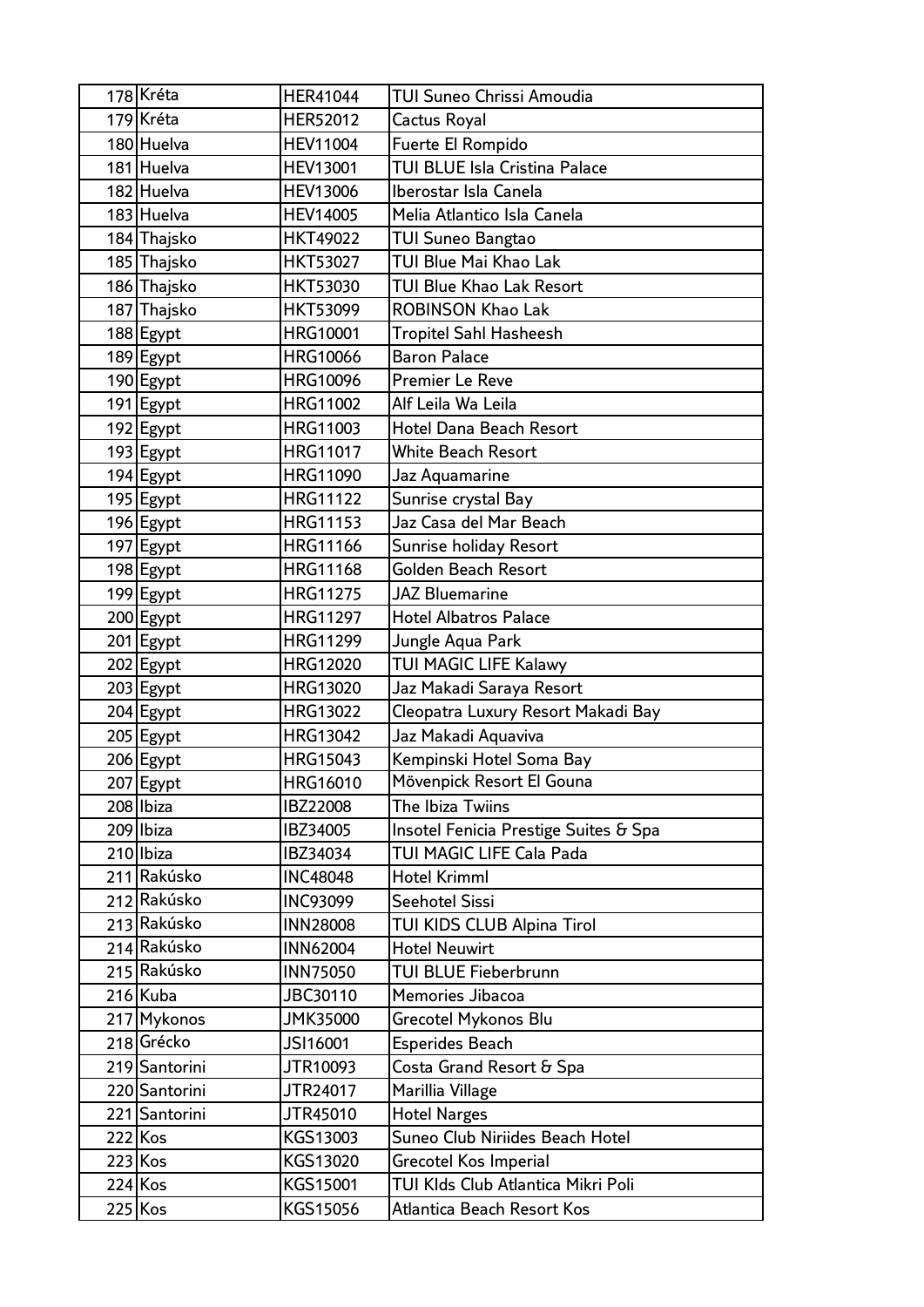| 226 Kos   |                                      | KGS15057             | TUI BLUE Atlantica Belvedere Resort                                      |
|-----------|--------------------------------------|----------------------|--------------------------------------------------------------------------|
|           | 227 Kos                              | KGS21010             | <b>Hotel Kos Palace</b>                                                  |
| 228 Kos   |                                      | KGS22010             | Neptune Hotel Resort                                                     |
| $229$ Kos |                                      | KGS22015             | Hotel Mastichari Bay                                                     |
|           | 230 Kos                              | KGS22022             | TUI MAGIC LIFE Marmari Palace                                            |
|           | 231 Rakúsko                          | <b>KLU84005</b>      | TUI KIDS CLUB Samerhof                                                   |
|           | 232 KLX                              | KLX10012             | Grecotel Filoxenia                                                       |
|           | 233 Cyprus                           | LCA15001             | <b>Vangelis Hotel and Suites</b>                                         |
|           | 234 Cyprus                           | LCA15025             | <b>TUI Blue Atlantica Sea Breeze</b>                                     |
|           | 235 Cyprus                           | LCA15079             | Leonardo Cystal Cove Hotel and Spa by the sea                            |
|           | 236 Cyprus                           | LCA15096             | Atlantica Aqua Blue Hotel                                                |
|           | 237 Cyprus                           | LCA16016             | <b>ROBINSON Cyprus</b>                                                   |
|           | 238 Cyprus                           | LCA20005             | Atlantica Sungarden Beach                                                |
|           | 239 Cyprus                           | LCA20030             | Suneo Atlantica Sancta Napa                                              |
|           | 240 Gran Canaria                     | LPA11011             | Bull Reina Isabel & Spa                                                  |
|           | 241 Gran Canaria                     | LPA21003             | Bull Costa Canaria & Spa                                                 |
|           | 242 Gran Canaria                     | LPA21031             | Gloria Palace San Agustin Thalasso Hotel                                 |
|           | 243 Gran Canaria                     | LPA31006             | <b>Hotel Riu Papayas</b>                                                 |
|           | 244 Gran Canaria                     | LPA31012             | <b>Hotel Riu Palace Palmeras</b>                                         |
|           | 245 Gran Canaria                     | LPA31037             | <b>Aparthotel Gold by Marina</b>                                         |
|           | 246 Gran Canaria                     | LPA31055             | Bohemia Suites & Spa                                                     |
|           | 247 Gran Canaria                     | LPA31062             | Seaside Sandy Beach                                                      |
|           | 248 Gran Canaria                     | LPA31076             | <b>Bull Escorial &amp; Spa</b>                                           |
|           | 249 Gran Canaria                     | LPA31080             | <b>Hotel Riu Palace Maspalomas</b>                                       |
|           | 250 Gran Canaria                     | LPA31127             | <b>Hotel Europalace</b>                                                  |
|           | 251 Gran Canaria                     | LPA41001             | H10 Playa Meloneras Palace                                               |
|           | 252 Gran Canaria                     | LPA41007             | <b>Hotel Riu Palace Oasis</b>                                            |
|           | 253 Gran Canaria                     | LPA41009             | Hotel Riu Gran Canaria                                                   |
|           | 254 Gran Canaria                     | LPA41015             | Seaside Palm Beach<br><b>RIU Palace Meloneras</b>                        |
|           | 255 Gran Canaria<br>256 Gran Canaria | LPA41020             |                                                                          |
|           | 257 Gran Canaria                     | LPA41044<br>LPA51005 | <b>Club Maspalomas Suites</b><br>Gloria Palace Amadores Thalasso & Hotel |
|           | 258 Gran Canaria                     | LPA52012             | THe Hotel Puerto de Mogán                                                |
|           | 259 Gran Canaria                     | LPA53001             | TUI KIDS CLUB Taurito Princess                                           |
|           | 260 Gran Canaria                     | LPA53002             | <b>TUI BLUE Suite Princess</b>                                           |
|           | 261 Gran Canaria                     | LPA61027             | TUI KIDS CLUB Maspalomas Princess                                        |
|           | 262 Menorka                          | MAH11002             | TUI Kids Club Punta Prima                                                |
|           | 263 Menorka                          | MAH25011             | Royal Son Bou Family Club                                                |
|           | 264 Menorka                          | MAH26015             | Grupotel Playa Club                                                      |
|           | 265 Menorka                          | MAH26030             | Grupotel Macarella Suites und Spa                                        |
|           | 266 Menorka                          | <b>MAH26040</b>      | TUI Blue Grupotel Turquesa Mar                                           |
|           | 267 Menorka                          | MAH29018             | TUI Suneo Marinda Garden                                                 |
|           | 268 Menorka                          | MAH29060             | Grupotel Aldea Calan Bosch                                               |
|           | 269 Keňa                             | MBA12015             | Travellers Beach Hotel & Club                                            |
|           | 270 Keňa                             | MBA21014             | Southern Palms Beach Resort                                              |
|           | 271 Keňa                             | MBA21030             | Diana Sea Resort                                                         |
|           | 272 Keňa                             | MBA21032             | Diana Sea Lodge                                                          |
|           |                                      |                      |                                                                          |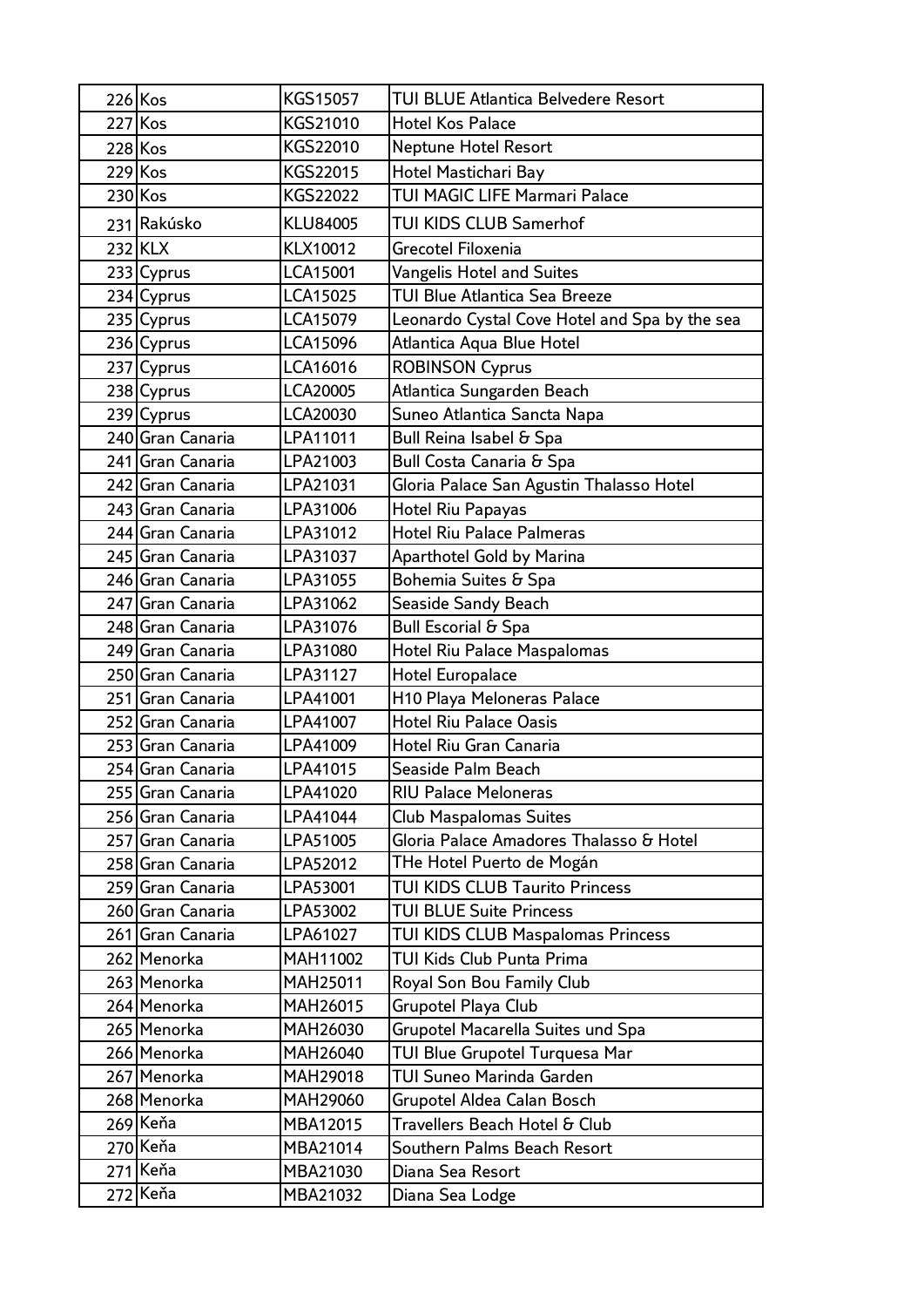|  | 273 Keňa       | MBA21035        | Baobab Beach Resort & Spa                    |
|--|----------------|-----------------|----------------------------------------------|
|  | 274 Keňa       | MBA21037        | Papillon Lagoon Reef                         |
|  | 275 Jamajka    | MBJ22014        | <b>Riu Negril</b>                            |
|  | 276 Jamajka    | MBJ22060        | Riu Palace Tropical Bay                      |
|  | <b>277 USA</b> | MIA30040        | RIU Plaza Miami Beach                        |
|  | 278 Maldivy    | MLE11011        | <b>ROBINSON Noonu</b>                        |
|  | 279 Maldivy    | MLE12120        | <b>ROBINSON Maldives</b>                     |
|  | 280 Maldivy    | MLE19010        | Amari Havodda                                |
|  | 281 Maldivy    | <b>MLE20000</b> | Summer Island                                |
|  | 282 Maldivy    | MLE20036        | Thulhagiri Island Resort                     |
|  | 283 Maldivy    | MLE30003        | <b>TUI Blue Olhuveli Romance</b>             |
|  | 284 Maldivy    | MLE30015        | <b>Embudu Village Maldives</b>               |
|  | 285 Maldivy    | MLE40040        | Kuredu Island Resort and Spa                 |
|  | 286 Maldivy    | MLE50020        | <b>Kuramathi Maldives</b>                    |
|  | 287 Maldivy    | MLE60040        | Safari Island                                |
|  | 288 Maldivy    | MLE60065        | Angaga Island Resort and Spa                 |
|  | 289 Maldivy    | MLE80020        | <b>Dreamland</b>                             |
|  | 290 Maldivy    | MLE90140        | <b>RIU Atoll</b>                             |
|  | 291 Maldivy    | MLE90150        | <b>Riu Palace Maldivas</b>                   |
|  | 292 Maurícius  | <b>MRU60060</b> | <b>RIU Le Morne</b>                          |
|  | 293 Maurícius  | <b>MRU60061</b> | <b>RIU Creole</b>                            |
|  | 294 Maurícius  | MRU73010        | <b>Preskil Island Resort</b>                 |
|  | 295 Maurícius  | <b>MRU75010</b> | Shandrani Beachcomber Resort & Spa           |
|  | 296 Maurícius  | <b>MRU80013</b> | The Westin Turtle Bay Resort & Spa Mauritius |
|  | 297 Nemecko    | MVP15073        | TUI Kids Club Suite Hotel Binz               |
|  | 298 Nemecko    | MVP22050        | <b>TUI Kids Club Baltic</b>                  |
|  | 299 Nemecko    | MVP22060        | <b>TUI Kids Club Baltic</b>                  |
|  | 300 Nemecko    | MVP29060        | Dorfhotel Boltenhagen                        |
|  | 301 Nemecko    | MVP97002        | TUI Kids Club Van der Valk Linstow Fewo      |
|  | 302 Nemecko    | MVP97003        | TUI Kids Club Van der Valk Linstow           |
|  | 303 Tunisko    | NBE12020        | <b>TUI BLUE Scheherazade</b>                 |
|  | 304 Tunisko    | NBE14002        | <b>Skanes Family Resort</b>                  |
|  | 305 Tunisko    | NBE16013        | Splashworld Venus Beach                      |
|  | 306 Tunisko    | NBE16047        | TUI MAGIC LIFE Africana                      |
|  | 307 Tunisko    | NBE16048        | <b>Hotel Manar</b>                           |
|  | 308 Tunisko    | NBE16142        | TUI BLUE Oceana Suites                       |
|  | 309 USA        | <b>NYC10444</b> | RIU Plaza Manhattan Times Square             |
|  | 310 USA        | NYC10777        | Riu Plaza New York Times Square              |
|  | 311 Taliansko  | OLB34027        | TH San Teodoro Liscia Eldi Village           |
|  | 312 Taliansko  | OLB36006        | <b>TUI Blue Matta Village</b>                |
|  | 313 Cyprus     | PFO10034        | <b>TUI BLUE Pioneer Beach</b>                |
|  | 314 Cyprus     | PFO10064        | TUI Blue Atlantica Mare Village              |
|  | 315 Malorka    | PMI31035        | TUI SUNEO Santa Ponsa                        |
|  | 316 Malorka    | PMI43007        | Hotel Riu Playa Park                         |
|  | 317 Malorka    | PMI43009        | Riu Concordia                                |
|  | 318 Malorka    | PMI43010        | Riu San Francisco                            |
|  | 319 Malorka    | PMI43027        | Grupotel Playa de Palma                      |
|  |                |                 |                                              |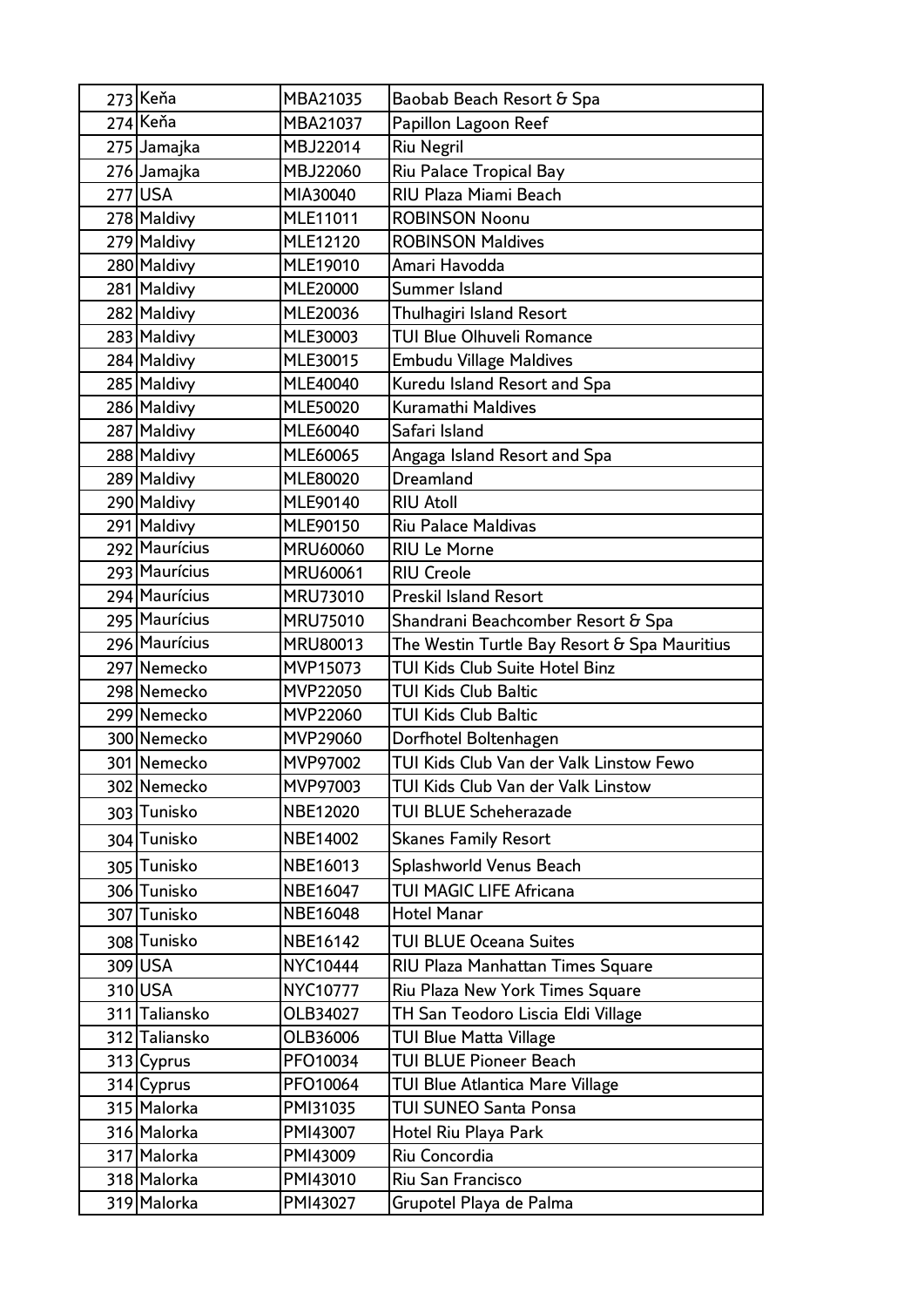| 320 Malorka         | PMI43033 | <b>Hotel Grupotel Orient</b>             |
|---------------------|----------|------------------------------------------|
| 321 Malorka         | PMI43037 | <b>Riu Festival</b>                      |
| 322 Malorka         | PMI43040 | Pabisa Orlando                           |
| 323 Malorka         | PMI43063 | Pabisa Bali Park                         |
| 324 Malorka         | PMI43064 | Riu Bravo                                |
| 325 Malorka         | PMI43078 | Occidental Playa de Palma                |
| 326 Malorka         | PMI44010 | Piñero Bahia de Palma                    |
| 327 Malorka         | PMI58040 | <b>HYB Eurocalas</b>                     |
| 328 Malorka         | PMI59004 | <b>Iberostar Cala Domingos</b>           |
| 329 Malorka         | PMI60001 | TUI Kids Club Cala Mandia                |
| 330 Malorka         | PMI72001 | Beach Club Font de Sa Cala               |
| 331 Malorka         | PMI73001 | <b>Son Moll Sentis</b>                   |
| 332 Malorka         | PMI73004 | <b>Grupotel Aguait</b>                   |
| 333 Malorka         | PMI73005 | S' Entrador Playa                        |
| 334 Malorka         | PMI73015 | MarAzul PurEstil                         |
| 335 Malorka         | PMI73029 | Hotel Clumba                             |
| 336 Malorka         | PMI73040 | Serrano Palace                           |
| 337 Malorka         | PMI73072 | Green Garden                             |
| 338 Malorka         | PMI74011 | Aparthotel Viva Cala Mesquida Resort     |
| 339 Malorka         | PMI74013 | Aparthotel Zafiro Cala Mesquida          |
| 340 Malorka         | PMI82004 | Grupotel Gran Vista                      |
| 341 Malorka         | PMI83016 | Grupotel Port d Alcudia                  |
| 342 Malorka         | PMI83036 | <b>Grupotel Alcudia Suite</b>            |
| 343 Malorka         | PMI83037 | Be Live Collection Palace de Muro        |
| 344 Malorka         | PMI83041 | Bahia de Alcudia                         |
| 345 Dominikánska r. | POP20010 | Iberostar Costa Dorada                   |
| 346 Dominikánska r. | POP40023 | Viva Wyndham Tangerine                   |
| 347 Taliansko       | PSA37056 | Garden Toscana Resort                    |
| 348 Dominikánska r. | PUJ35004 | <b>Breathless Punta Cana</b>             |
| 349 Dominikánska r. | PUJ60005 | Hilton La Romana                         |
| 350 Dominikánska r. | PUJ60006 | <b>Dreams Dominicus</b>                  |
| 351 Dominikánska r. | PUJ62005 | <b>Iberostar Selection Bavaro</b>        |
| 352 Dominikánska r. | PUJ62013 | <b>RIU Palace Macao</b>                  |
| 353 Dominikánska r. | PUJ62036 | Grand Palladium Bavaro                   |
| 354 Dominikánska r. | PUJ62038 | <b>RIU Naiboa</b>                        |
| 355 Dominikánska r. | PUJ62045 | <b>RIU Bambu</b>                         |
| 356 Dominikánska r. | PUJ62050 | <b>RIU Republica</b>                     |
| 357 Dominikánska r. | PUJ62052 | <b>RIU Palace Punta Cana</b>             |
| 358 Dominikánska r. | PUJ62066 | <b>RIU Palace Bavaro</b>                 |
| 359 Dominikánska r. | PUJ62068 | Serenade Punta Cana                      |
| 360 Dominikánska r. | PUJ62108 | Lopesan Costa Bavaro Resort Spa & Casino |
| 361 Rodos           | RHO12012 | <b>Atlantica Princess</b>                |
| 362 Rodos           | RHO13020 | Apollo Blue                              |
| 363 Rodos           | RHO13021 | <b>Esperos Mare</b>                      |
| 364 Rodos           | RHO13025 | Hotel La Marquise                        |
| 365 Rodos           | RHO13027 | <b>Esperos Palace</b>                    |
| 366 Rodos           | RHO13040 | Hotel Rhodos Palladium                   |
| 367 Rodos           | RHO13046 | <b>Esperos Village Blue</b>              |
|                     |          |                                          |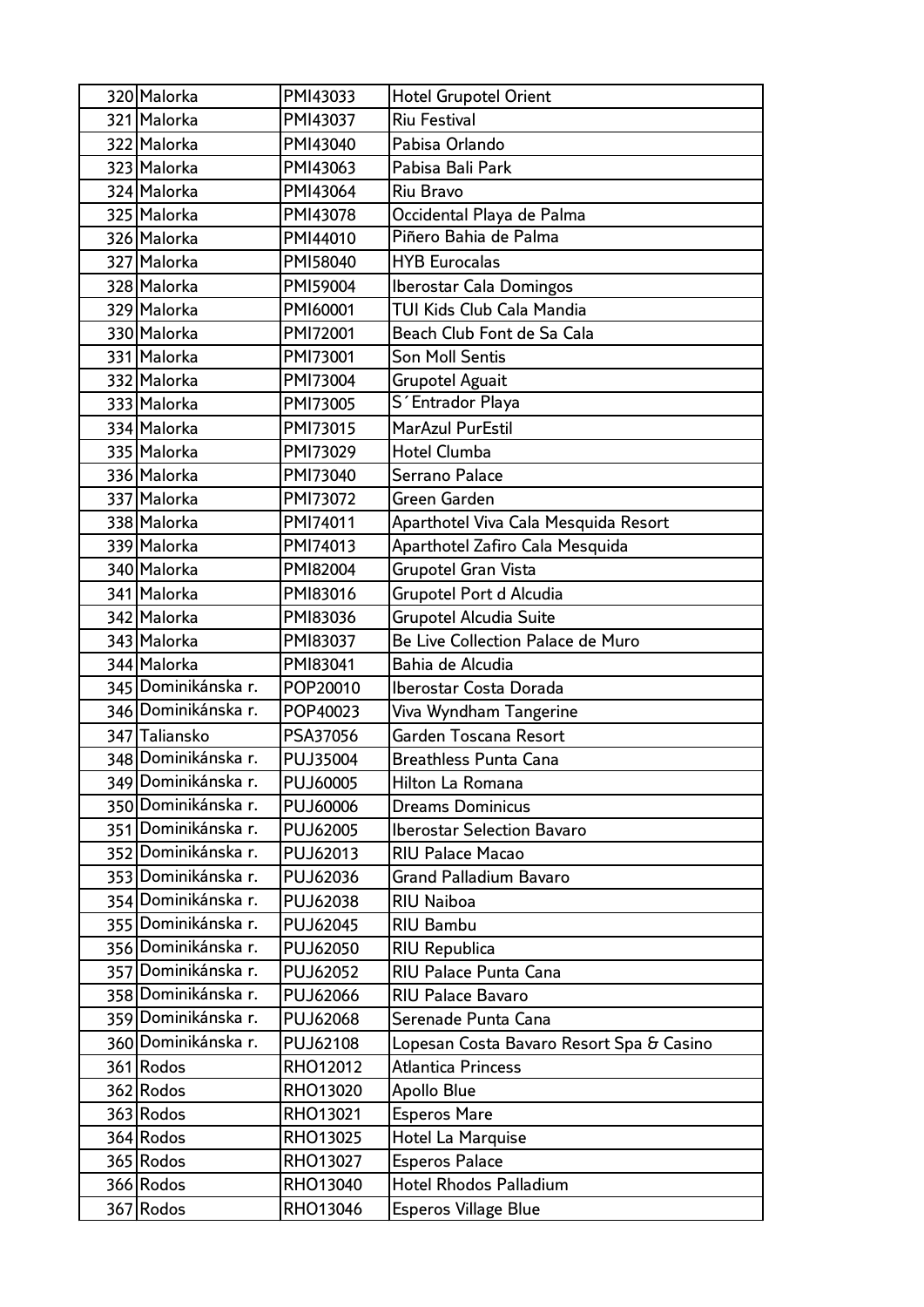| 368 Rodos      | RHO13049        | <b>Hotel Esperides Beach</b>                |
|----------------|-----------------|---------------------------------------------|
| 369 Rodos      | RHO16010        | <b>Mitis Rodos Maris</b>                    |
| 370 Rodos      | RHO16012        | Mitsis Rodos Village                        |
| 371 Rodos      | RHO17010        | <b>TUI BLUE Lindos Bay</b>                  |
| 372 Rodos      | RHO29029        | <b>TUI MAGIC LIFE Plimmiri</b>              |
| 373 Chorvátsko | <b>RJK26002</b> | <b>Falkensteiner Punat</b>                  |
| 374 Chorvátsko | RJK50021        | <b>Hotel Aurora</b>                         |
| 375 Chorvátsko | <b>RJK50022</b> | <b>Bellevue</b>                             |
| 376 Chorvátsko | <b>RJK50024</b> | <b>Family Hotel VEspera</b>                 |
| 377 Chorvátsko | RJK51011        | <b>Vitality Hotel Punta</b>                 |
| 378 Egypt      | RMF14010        | Mövenpick Resort El Quesir                  |
| 379 Egypt      | RMF18001        | Jaz Solaya                                  |
| 380 Egypt      | RMF18014        | <b>Jaz Grand Marsa</b>                      |
| 381 Egypt      | RMF18027        | Albatros Sea World Marsa Alam               |
| 382 Egypt      | RMF18038        | Brayka Bay Resort                           |
| 383 Egypt      | RMF18045        | Club Calimera Akassia                       |
| 384 Egypt      | RMF18050        | <b>Hilton Marsa Alam</b>                    |
| 385 Egypt      | RMF18113        | Solymar Reef Marsa                          |
| 386 Egypt      | RMF25004        | <b>Pick Albatros the Palace Port Ghaleb</b> |
| 387 Egypt      | RMF25005        | <b>Pick Albatros Sands Port Ghaleb</b>      |
| 388 Egypt      | RMF25006        | <b>Pick Albatros Oasis Port Ghaleb</b>      |
| 389 Taliansko  | RMI10060        | <b>Hotel Azzurra</b>                        |
| 390 Taliansko  | RMI52061        | <b>Hotel Sans Soucis</b>                    |
| 391 USA        | SFO10060        | Riu Plaza Fisherman's Wharf                 |
| 392 Kapverdy   | SID10003        | <b>TUI Blue Cabo Verde</b>                  |
| 393 Kapverdy   | SID10055        | Robinson Cabo Verde                         |
| 394 Grécko     | SKG33024        | Margo Bay & Club Turquoise                  |
| 395 Grécko     | SKG51010        | <b>TUI Blue Lagoon Princess</b>             |
| 396 Chorvátsko | SPU34050        | TUI BLUE Jadran                             |
| 397 Chorvátsko | SPU36001        | TUI BLUE Makarska                           |
| 398 Chorvátsko | SPU36002        | <b>TUI BLUE Adriatic Beach</b>              |
| 399 Chorvátsko | SPU42042        | <b>TUI Suneo Supetar</b>                    |
| 400 Chorvátsko | SPU45001        | Morenia All Inkl. Resort                    |
| 401 Taliansko  | SUF11013        | Hotel Residence Cala di Volpe               |
| 402 Taliansko  | SUF14003        | TH Pizzo Calabro Porto Ada Village          |
| 403 Taliansko  | <b>SUF14004</b> | FALKENSTEINER CLUB FUNIMATION CALABRIA      |
| 404 Taliansko  | SUF14014        | <b>TUI MAGIC LIFE Calabria</b>              |
| 405 Taliansko  | SUF16016        | <b>TUI BLUE Tropea</b>                      |
| 406 Rakúsko    | SZG59062        | TUI KIDS CLUB Gut Wenghof                   |
| 407 Tenerife   | TFS11010        | Bahia Principe Sungliht San Felipe          |
| 408 Tenerife   | TFS11011        | Hotel H10 Tenerife Playa                    |
| 409 Tenerife   | <b>TFS11080</b> | <b>Hotel Riu Garoe</b>                      |
| 410 Tenerife   | TFS31017        | Hotel H10 Costa Adeje Palace                |
| 411 Tenerife   | TFS31030        | <b>Hotel Riu Palace Tenerife</b>            |
| 412 Tenerife   | TFS31032        | <b>Hotel Riu Arecas</b>                     |
| 413 Tenerife   | TFS31036        | Best Jacaranda                              |
| 414 Tenerife   | TFS31037        | <b>ADRIAN Hotels Jardines di Nivaria</b>    |
| 415 Tenerife   | TFS31089        | Dreams Jardin Tropical                      |
|                |                 |                                             |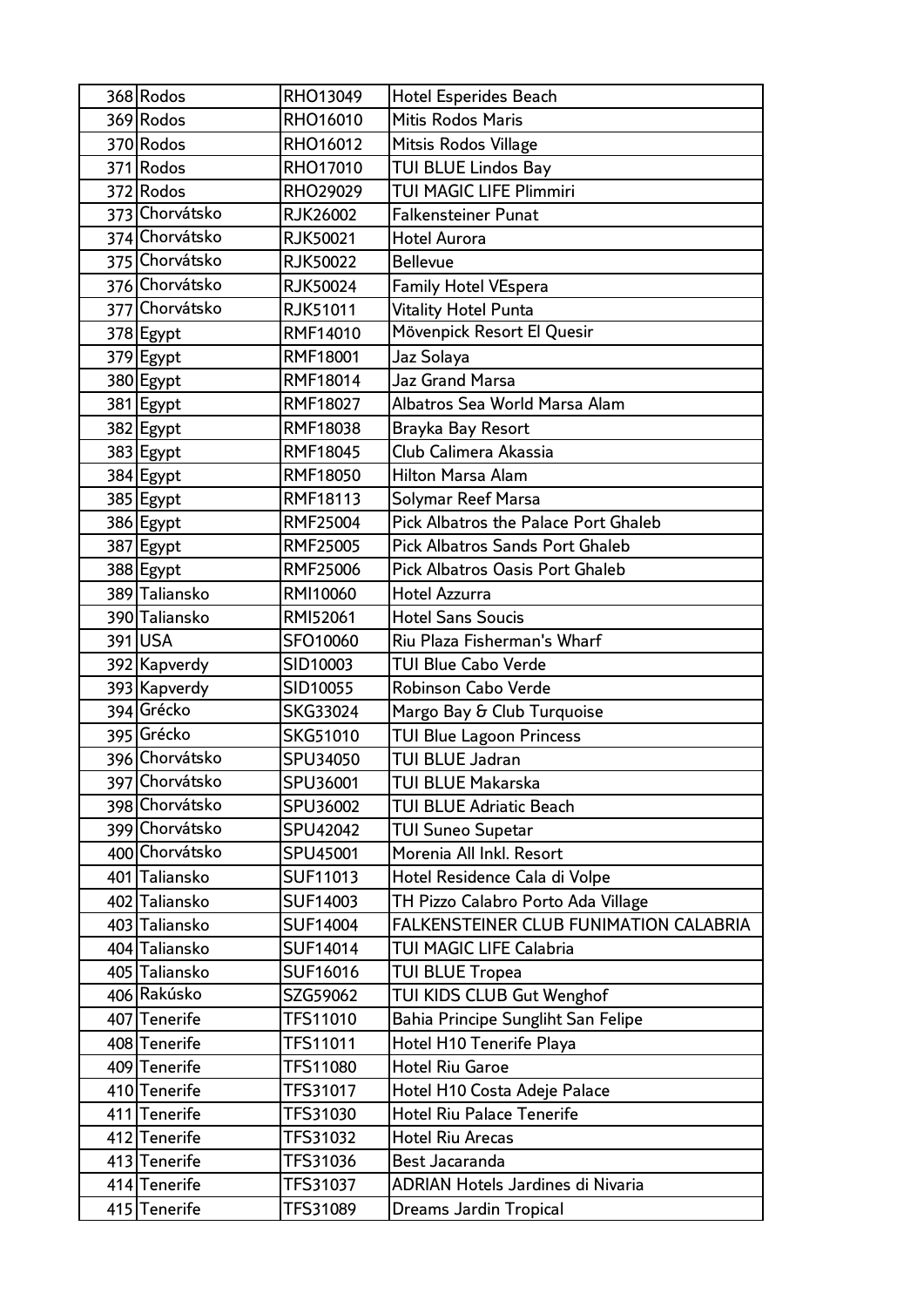| 416 Tenerife   | TFS34020        | Hotel Riu Buenavista                       |
|----------------|-----------------|--------------------------------------------|
| 417 Tenerife   | TFS34040        | Adrian Hotels Roca Nivaria                 |
| 418 Tenerife   | TFS38060        | TUI Kids Club Parc Club Europe             |
| 419 Kuba       | <b>VAR11012</b> | Astor Garden Hotel                         |
| 420 Kuba       | VAR19030        | <b>Hvd Clubhotel Miramar</b>               |
| 421 Kuba       | VAR21030        | Hotel Astera                               |
| 422 Kuba       | <b>VAR21048</b> | Astoria                                    |
| 423 Kuba       | VAR21090        | Iti Dolce Vita Sunshine Resort             |
| 424 Taliansko  | <b>VCE43039</b> | TUI KIDS CLUB Ambassador                   |
| 425 Taliansko  | VCE45039        | Adlon                                      |
| 426 Taliansko  | <b>VCE45145</b> | J44 Lifestyle Hotel                        |
| 427 Rakúsko    | VOA32050        | <b>TUI BLUE Montafon</b>                   |
| 428 Kuba       | <b>VRA20104</b> | Paradisus Varadero                         |
| 429 Kuba       | <b>VRA20113</b> | <b>Iberostar Selection Varadero</b>        |
| 430 Kuba       | <b>VRA20115</b> | Melia Las Americas                         |
| 431 Kuba       | <b>VRA20116</b> | <b>Iberostar Tainos</b>                    |
| 432 Kuba       | <b>VRA20163</b> | <b>Sol Palmeras</b>                        |
| 433 Kuba       | <b>VRA20165</b> | <b>BLAU Varadero</b>                       |
| 434 Kuba       | <b>VRA20169</b> | Melia Las Antillas                         |
| 435 Kuba       | <b>VRA20172</b> | <b>Royalton Hicacos</b>                    |
| 436 Kuba       | <b>VRA20173</b> | Paradisus Princesa del Mar                 |
| 437 Kuba       | <b>VRA20188</b> | Melia Internacional                        |
| 438 Taliansko  | <b>VRN71064</b> | Hotel Ilma                                 |
| 439 Taliansko  | <b>VRN71082</b> | <b>Hotel Royal Village</b>                 |
| 440 Taliansko  | <b>VRN82061</b> | <b>Aqualux Hotel Spa Therme</b>            |
| 441 Taliansko  | <b>VRN85061</b> | Parc Hotel Paradiso                        |
| 442 Taliansko  | <b>VRN85065</b> | Le Ali de Frassino The Natures Way Resort  |
| 443 Španielsko | XRY14015        | <b>Fuerte Conil</b>                        |
| 444 Španielsko | XRY14025        | Fuerte Costa Luz                           |
| 445 Španielsko | XRY14028        | Barcelo Conil Playa                        |
| 446 Španielsko | XRY15010        | TUI BLUE Zahara Beach                      |
| 447 Spanielsko | XRY15011        | Melia Atlanterra                           |
| 448 Španielsko | XRY16010        | TUI Blue Playa la Barrosa                  |
| 449 Spanielsko | XRY16060        | Gran Melia Sancti Petri                    |
| 450 Spanielsko | XRY16065        | Hipotels Barrosa Garden                    |
| 451 Španielsko | XRY16070        | Valentin Sancti Petri                      |
| 452 Spanielsko | XRY16075        | RIU Chiclana                               |
| 453 Spanielsko | XRY16080        | Royal Hideaway Sancti Petri                |
| 454 Španielsko | XRY16381        | Iberostar Andalucía Playa                  |
| 455 Chorvátsko | ZAD16001        | Falkensteiner Hotel und Spa ladera         |
| 456 Chorvátsko | ZAD16015        | <b>Falkensteiner Family Hotel Diadora</b>  |
| 457 Chorvátsko | ZAD17011        | Falkensteiner Hotel Adriana                |
| 458 Chorvátsko | ZAD17012        | <b>Falkensteiner Club Funimation Borik</b> |
| 459 Zanzibar   | ZNZ20007        | Reef & Beach Resort                        |
| 460 Zanzibar   | ZNZ30001        | Ocean Paradise Resort & Spa                |
| 461 Zanzibar   | ZNZ30002        | Diamonds Mapenzi Beach Zanzibar            |
| 462 Zanzibar   | ZNZ30005        | Neptune Pwani Beach Resort & Spa           |